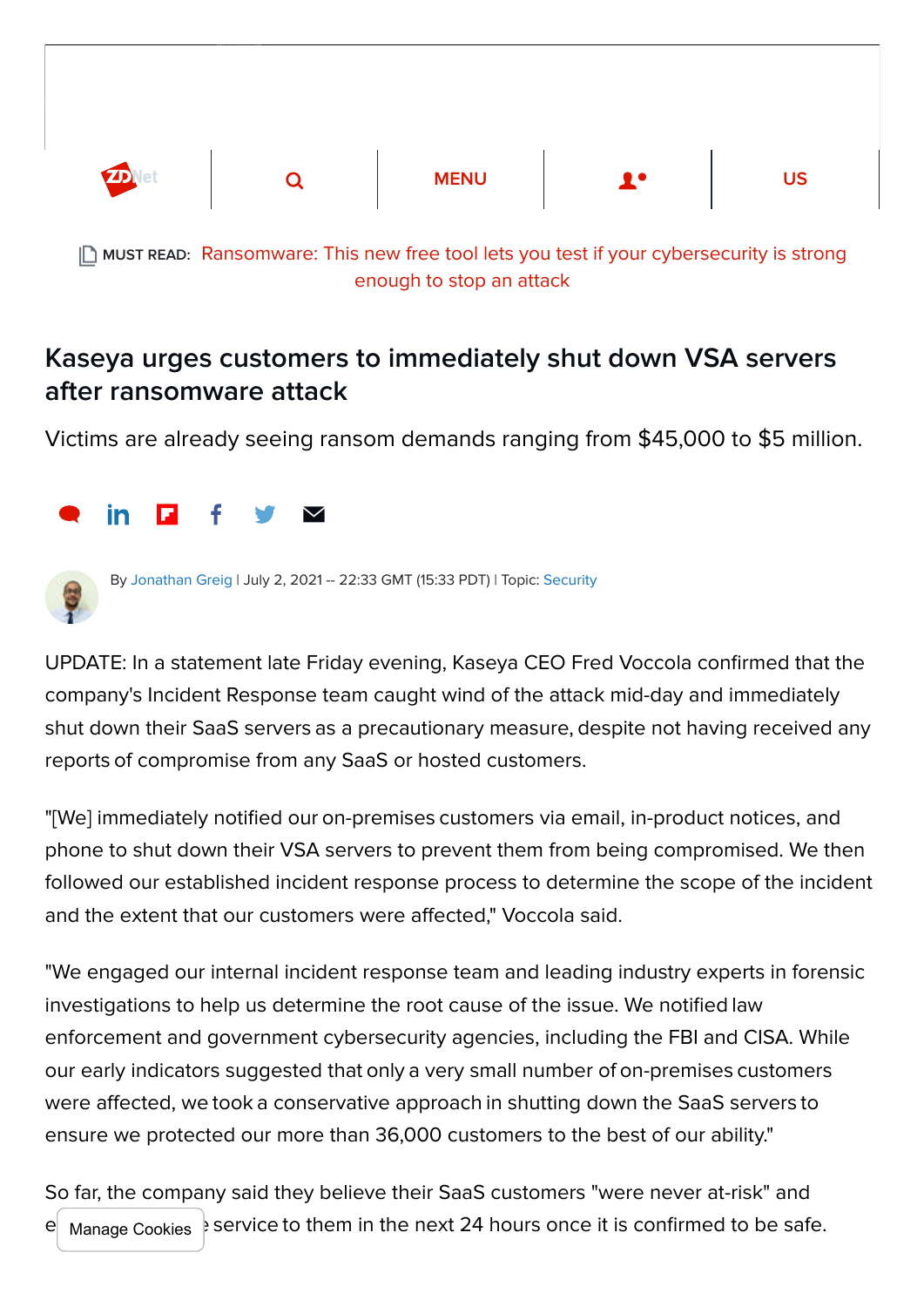According to Voccola, about 40 customers worldwide were affected and the company is preparing a patch to mitigate the vulnerability for any on-premises victims.

"We've heard from the vast majority of our customers that they experienced no issues at all, and I am grateful to our internal teams, outside experts, and industry partners who worked alongside of us to quickly bring this to a successful outcome," Voccola added.

Comment sections on Reddit [\(https://twitter.com/GossiTheDog/status/1411140009709670406\)](https://twitter.com/GossiTheDog/status/1411140009709670406) are now inundated with responses from customers trying to respond to the attack and restore systems.

PREVIOUSLY: Kaseya has announced (https://helpdesk.kaseya.com/hc/en-gb/articles/4403440684689- Important-Notice-July-2nd-2021) [that it is dealing with a massive ransomware attack that now may](https://helpdesk.kaseya.com/hc/en-gb/articles/4403440684689-Important-Notice-July-2nd-2021) be affecting at least eight MSPs and hundreds of organizations.

In a message posted to its website, the remote management solutions provider said it is "experiencing a potential attack against the VSA that has been limited to a small number of on-premise customers only as of 2:00 PM EDT today."

"We are in the process of investigating the root cause of the incident with an abundance of caution but we recommend that you IMMEDIATELY shutdown your VSA server until you receive further notice from us," the company said.

"It's critical that you do this immediately, because one of the first things the attacker does is shut off administrative access to the VSA."

Kaseya has taken down all SaaS instances of its VSA remote monitoring and management tool in light of the attack.

John Hammond, senior security researcher at Huntress, told *ZDNet* that they were first notified of the attack at 12:35 ET and said it "has been an all-hands-on-deck evolution to respond and make the community aware."

Hammond attributed the attack to the prolific REvil/Sodinikibi ransomware group and Bleeping Computer [\(https://www.bleepingcomputer.com/news/security/revil-ransomware-hits-200](https://www.bleepingcomputer.com/news/security/revil-ransomware-hits-200-companies-in-msp-supply-chain-attack/) companies-in-msp-supply-chain-attack/), The Record [\(https://therecord.media/revil-ransomware-executes](https://therecord.media/revil-ransomware-executes-supply-chain-attack-via-malicious-kaseya-update/)supply-chain-attack-via-malicious-kaseya-update/) and NBC News

[\(https://www.nbcnews.com/tech/security/ransomware-attack-software-manager-hits-200-companies-rcna1338\)](https://www.nbcnews.com/tech/security/ransomware-attack-software-manager-hits-200-companies-rcna1338) all Manage Cookies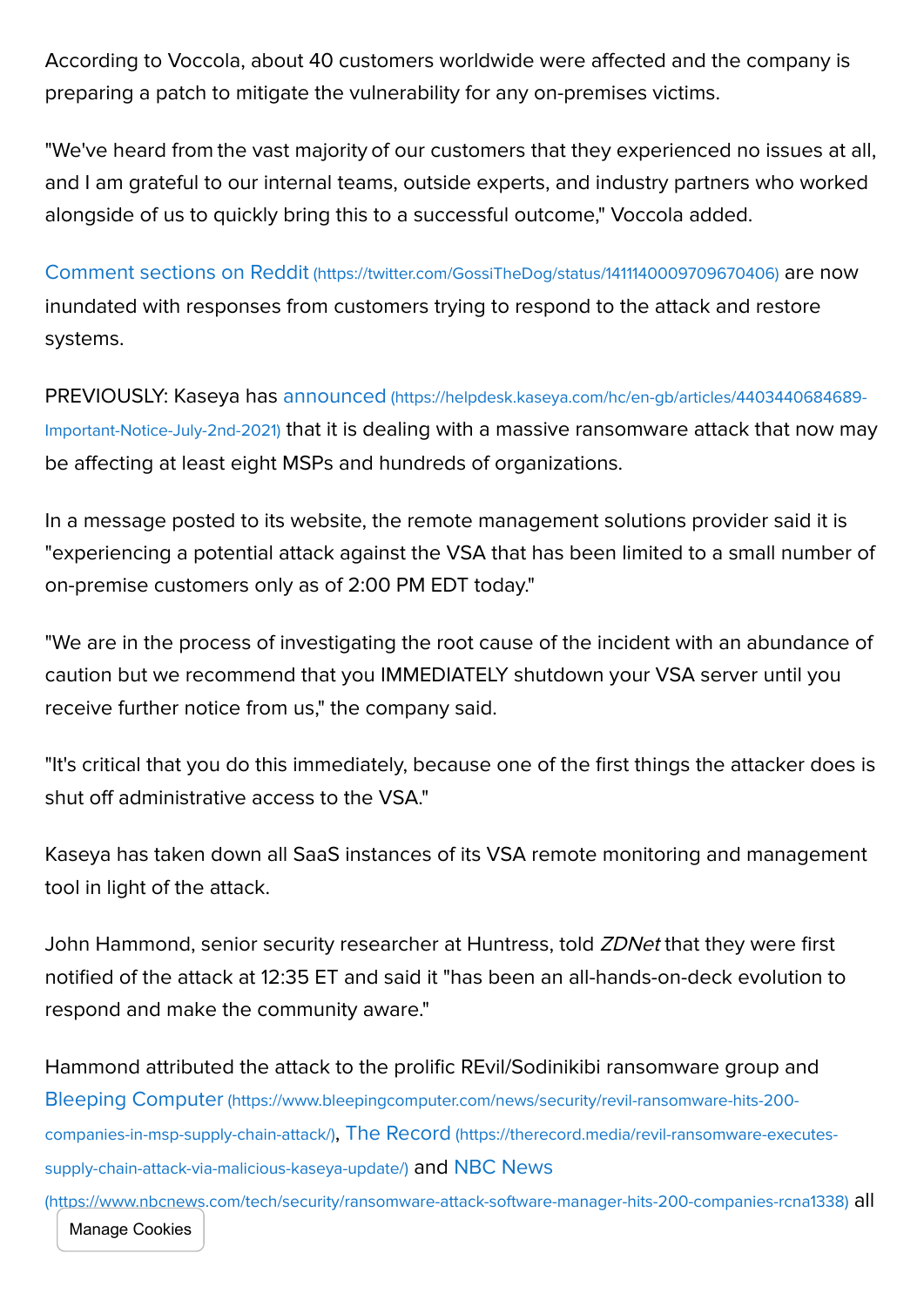also reported that REvil or an affiliate was the culprit. Through an update to VSA software, REvil is allegedly spreading the ransomware widely.

"We cannot emphasize enough that we do not know how this is infiltrated in Kaseya's VSA. At the moment, no one does. We are aware of four MSPs where all of the clients are affected -- 3 in the US and one abroad. MSPs with over thousands of endpoints are being hit," Hammond said before Huntress updated its total to 8.

"We have seen that when an MSP is compromised, we've seen proof that it has spread through the VSA into all the MSP's customers. Kaseya's VSA could be either on prem or cloud hosted. They currently have all of their cloud servers offline for emergency maintenance."

Hammond added that three of Huntress' partners have been impacted, with "roughly 200 businesses encrypted."

He explained that agent.crt is dropped by the Kaseya VSA and is then decoded with certutil to carve out agent.exe, and inside agent.exe it has embedded `MsMpEng.exe` and `mpsvc.dll`.

```
\overline{z}/* WARNING: Globals starting with '_' overlap smaller symbols at the same address */
\overline{3}\mathcal{L}_{\rm s}undefined4 __ fastcall
   WinMain(undefined param_1,undefined param_2,undefined param_3,undefined param_4,LPWSTR param_5)
5
6
7<sup>1</sup>\bar{3}HRSRC pHVar1;
\overline{9}HGLOBAL puVar2;
10
    LPWSTR lpApplicationName;
11
      pHVar1 = FindResourceW((HMODULE)0x0,(LPCWSTR)0x65,L"SOFTIS");
12
     if (pHVar1 != (HRSRC)0x0) {
13
14
        pvVar2 = LoadResource((HMODULE)0x0,pHVar1);
15
        if (pvVar2 != (HGLOBAL)0x0) {
16
          DAT_004143a0 = LockResource(pvVar2);
17
          pHVar1 = FindResourceW((HMODULE)0x0,(LPCWSTR)0x66,L"MODLIS");
18
          if (pHVar1 != (HRSRC)0x0) {
19
            pvVar2 = LoadResource((HMODULE)0x0,pHVar1);
            if (pvVar2 != (M6LOBAL)0x0) {
20_DAT_004143a4 = LockResource(pvVar2);
21
              FUN_00401000((int)_DAT_004143a4,0xc5588,L"mpsvc.dll");
22
23lpApplicationName = FUN_00401000((int)DAT_004143a0,0x56d0,L"MsMpEng.exe");
24
               _DAT_004143a8 = 0x4425
              CreateProcessH(lpApplicationName.param_5.(LPSECURITY_ATTRIBUTES)0x0,
26
                               (LPSECURITY_ATTRIBUTES)0x0,0,0x230,(LPV0ID)0x0,(LPCWSTR)0x0,
\overline{27}(LPSTARTUPINFOW)&DAT_004143a8.(LPPROCESS_INFORMATION)&DAT_004143ec);
28
            3
29
          \mathcal{F}30
       \mathbf{I}31
     \mathbf{1}32
     return 0;
   l3
33
34
                                                                                               HUNTR
```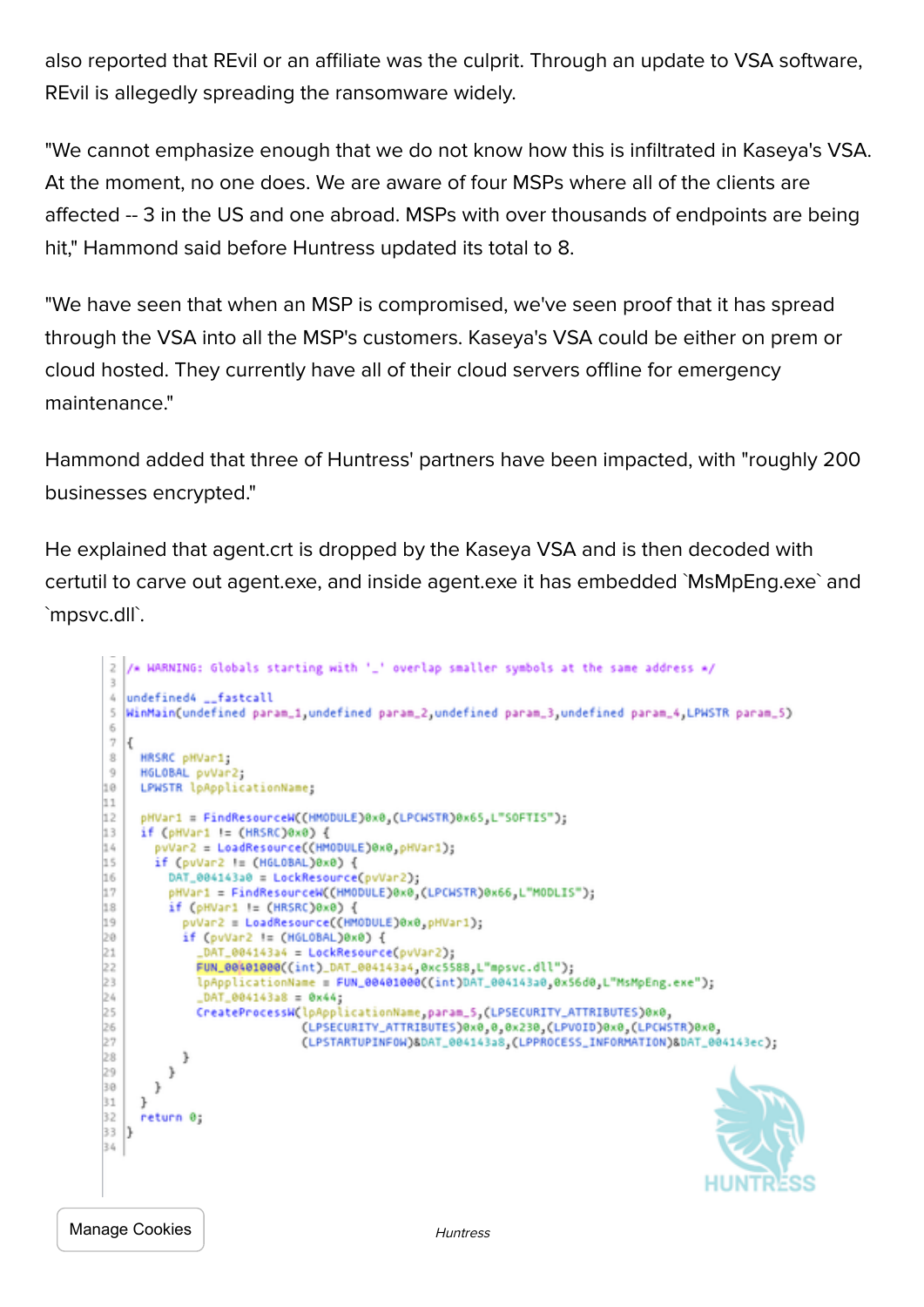"The legitimate Windows Defender executable was used to side-load a malicious DLL. It is the same exact binary for all victims," he said.

## Huntress has a Reddit threat of updates

[\(https://old.reddit.com/r/msp/comments/ocggbv/crticial\\_ransomware\\_incident\\_in\\_progress/h3u5j2e/\)](https://old.reddit.com/r/msp/comments/ocggbv/crticial_ransomware_incident_in_progress/h3u5j2e/) about the situation and said there are indications that VSA admin user accounts are disabled only moments before ransomware is deployed.

## CISA released a statement on Twitter [\(https://twitter.com/USCERT\\_gov/status/1411069203952640005\)](https://twitter.com/USCERT_gov/status/1411069203952640005)

that said the organization is "taking action to understand and address the supply-chain ransomware attack against Kaseya VSA and the multiple MSPs that employ VSA software."

Mark Loman, a malware analyst for Sophos, shared a lengthy thread on Twitter about the [attack and said some victims are already seeing a ransom page demanding \\$44,999](https://twitter.com/markloman/status/1411053456983564300) (https://twitter.com/markloman/status/1411053456983564300). Hammond told ZDNet that Huntress has seen ransom demands of \$5 million already.

This is far from the first time Kaseya's tools have been used to spread a ransomware attack. As ZDNet has previously reported, REvil's predecessor Gandcrab leveraged Kaseya twice [in 2019 to launch attacks, first using a Kaseya plugin](https://www.zdnet.com/article/gandcrab-ransomware-gang-infects-customers-of-remote-it-support-firms/) (https://www.zdnet.com/article/gandcrabransomware-gang-infects-customers-of-remote-it-support-firms/) then VSA products [\(https://www.zdnet.com/article/ransomware-gang-hacks-msps-to-deploy-ransomware-on-customer-systems/\)](https://www.zdnet.com/article/ransomware-gang-hacks-msps-to-deploy-ransomware-on-customer-systems/) later that year.

Ransomware actors typically launch attacks on weekends or at night because there are less people watching systems.

Sophos released a detailed quide (https://community.sophos.com/b/security-blog/posts/activeransomware-attack-on-kaseya-customers) [for potential victims to figure out if they are unde](https://community.sophos.com/b/security-blog/posts/active-ransomware-attack-on-kaseya-customers)r attack.

Chris Grove, technology evangelist with Nozomi Networks, said these types of supply chain attacks, like SolarWinds (https://www.zdnet.com/article/solarwinds-the-more-we-learn-the-worse-itlooks/)[, go "straight to the jugular of organizations looking to recover from a breach."](https://www.zdnet.com/article/solarwinds-the-more-we-learn-the-worse-it-looks/)

"These types of technology management solutions can have high concentrations of risk due to their large collection of enterprise accounts with elevated privileges, unrestricted